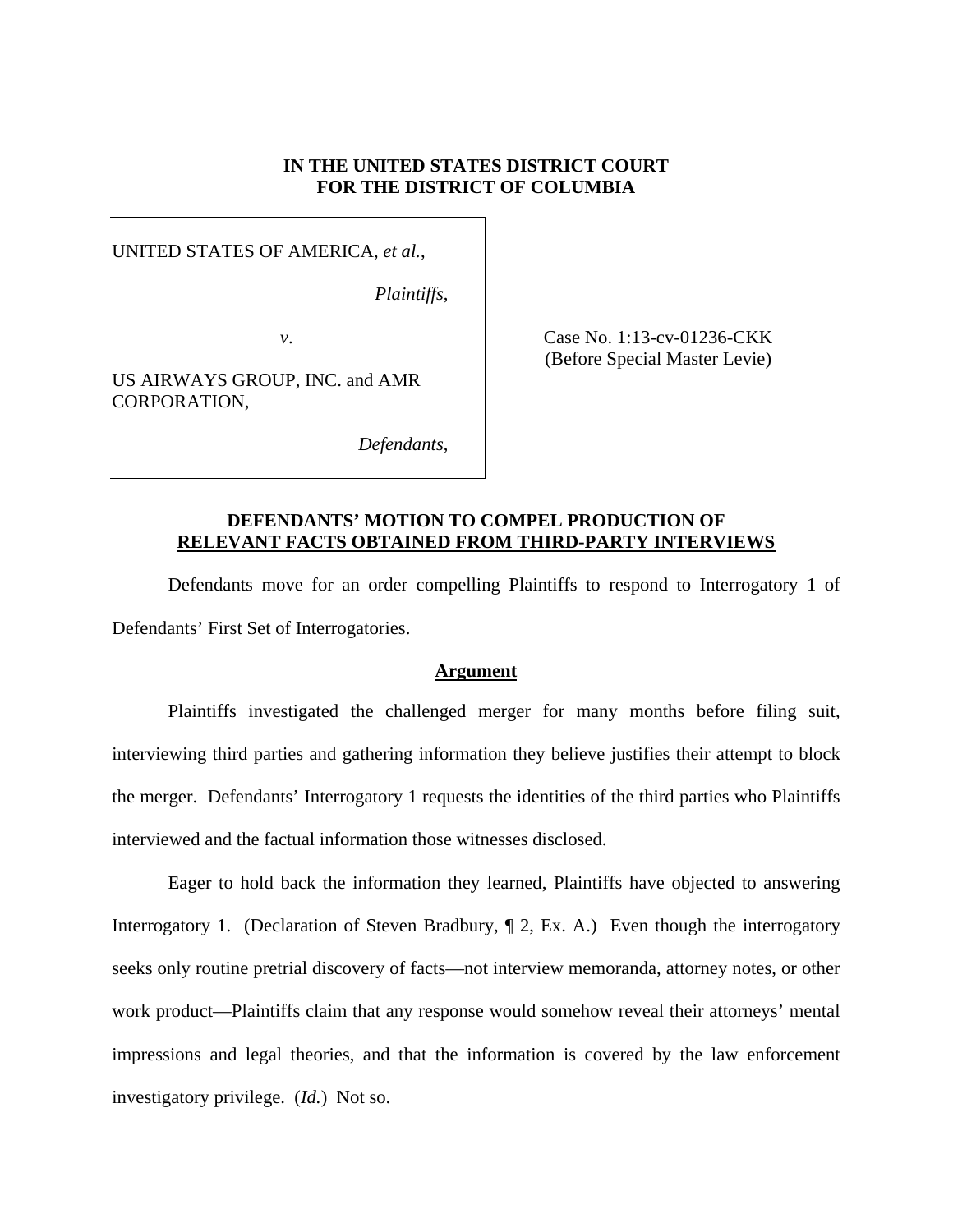The Department of Justice ("DOJ") has tried this tactic before. It has made similar objections to similar interrogatories in similar antitrust cases—and has lost each time. *See United States v. Dean Foods Co.*, No. 10-CV-59, 2010 WL 3980185, at \*3 (E.D. Wis. Oct. 8, 2010) (granting identical motion to compel and ordering DOJ and several plaintiff States to produce factual information learned from third-party interviews in pre-litigation investigation of challenged merger); *United States v. AMR Corp.*, No. 99-1180-JTM, 2001 WL 303048, at \*3-\*6 (D. Kan. Feb. 7, 2000) (ordering DOJ to disclose facts collected by Antitrust Division attorneys in third-party investigatory interviews); *United States v. Dentsply Int'l, Inc.*, 187 F.R.D. 152, 155 (D. Del. 1999) (rejecting as "against the overwhelming weight of authority" DOJ's assertion that facts learned from third-party investigatory interviews in alleged monopolization case were not discoverable).

The same result follows here. In preparing their case, Plaintiffs had the advantage of months of pre-filing investigation, including conducting numerous third-party interviews. Having chosen to file suit, Plaintiffs cannot now withhold the relevant facts they learned from those third-parties. Absent an order directing Plaintiffs to answer Interrogatory 1 in full, those facts—some of which may undercut Plaintiffs claims and support the merger—will remain locked away in Plaintiffs' files, a result directly at odds with the fundamental purpose of civil discovery. Plaintiffs' objections should be overruled, just as they have been in previous cases.

#### **I. The Requested Facts Are Not Work Product.**

The work-product doctrine does not relieve Plaintiffs of their obligation to disclose all relevant facts in their possession. While an attorney's notes and interview memoranda may be work product, the underlying facts are not: "Mutual knowledge of all the relevant facts gathered by both parties is essential to proper litigation. To that end, either party may compel the other to disgorge whatever facts he has in his possession." *Hickman v. Taylor*, 329 U.S. 495, 507 (1947).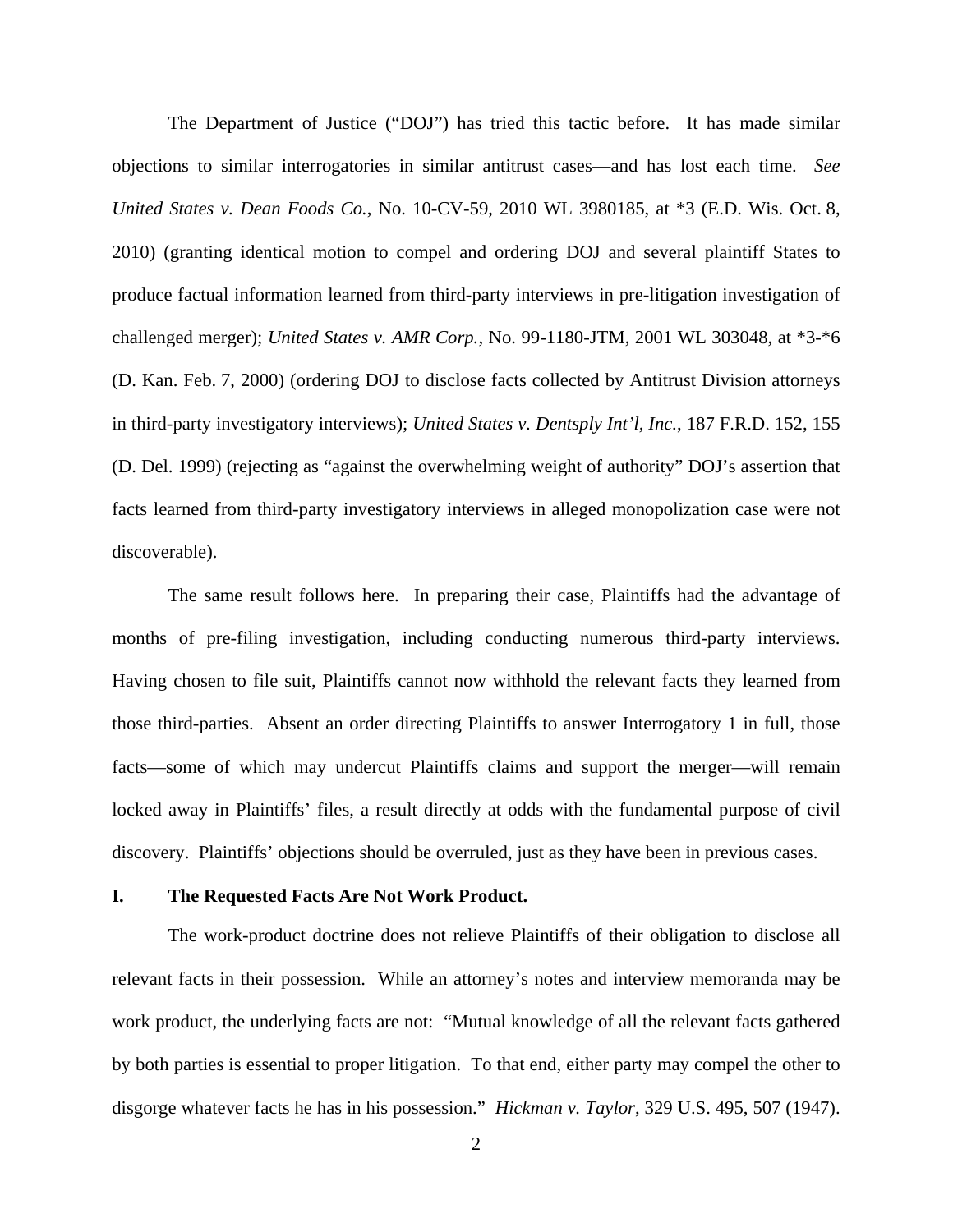Following *Hickman*, courts have "consistently held that the work-product concept furnished no shield against discovery, by interrogatories . . . , of the facts that the adverse party's lawyer has learned, or the persons from whom he or she learned such facts." 8 Charles Alan Wright, et al., *Federal Practice and Procedure* § 2023 (3d ed. 2010); *see also* 6 James W. Moore, et al., *Moore's Federal Practice* § 26.70[2][a] (3d ed. 2009) ("facts are not protected from disclosure by virtue of having been gathered by an attorney") (citing cases); Fed. R. Civ. P. 26(b)(3), Advisory Committee Notes (1970) ("[O]ne party may discover relevant facts known or available to the other party, even though such facts are contained in a document which is not itself discoverable.").

Accordingly, the attorney work-product doctrine does not protect the identities of third parties interviewed by the opposing party's attorney or the relevant facts obtained through those interviews. *See Dean Foods*, 2010 WL 3980185 at \*3; *Oklahoma v. Tyson Foods, Inc.*, 262 F.R.D. 617, 624-37 (N.D. Okla. 2009); *EEOC v. Jewel Food Stores, Inc.*, 231 F.R.D. 343, 346 (N.D. Ill. 2005); *AMR Corp.*, 2001 WL 303048 at \*3-\*6; *Dentsply*, 187 F.R.D. at 155; *Eopollo v. Nat'l R.R. Passenger Corp.*, 108 F.R.D. 292, 294 (E.D. Pa. 1985).

### **II. The Law Enforcement Privilege Does Not Apply.**

The law enforcement privilege protects "on-going civil and criminal investigations." *In re Sealed Case*, 856 F.2d 268, 271 (D.C. Cir. 1988). It does not immunize facts obtained during an investigation that led to civil litigation. Like any other litigant, when the government files suit, all relevant facts in its possession are discoverable.

### **Conclusion**

Defendants respectfully request that Plaintiffs be ordered to answer Interrogatory 1 in full.

3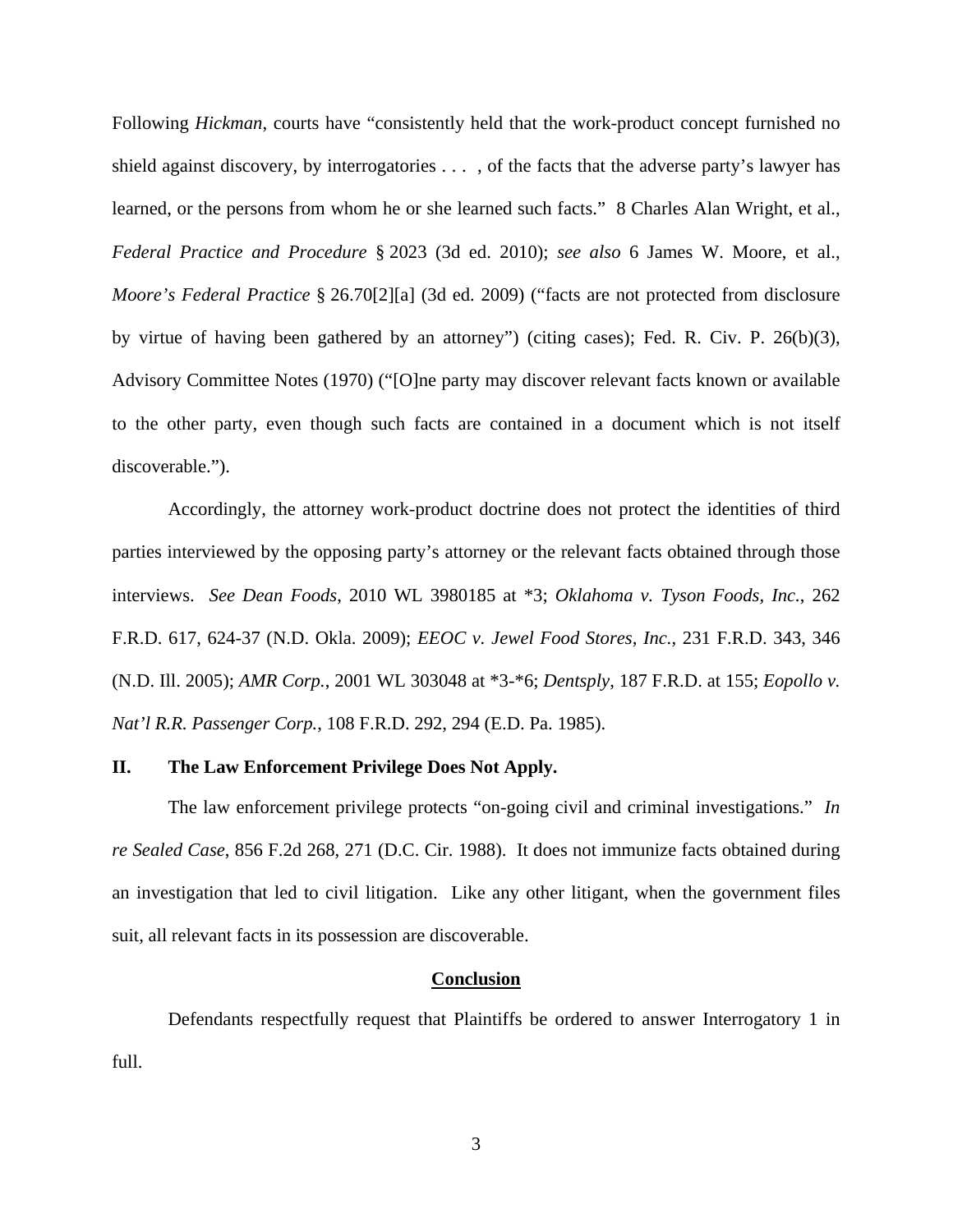Dated: September 24, 2013 Respectfully submitted,

/s/ Richard G. Parker

Richard G. Parker (DC Bar #327544) Henry Thumann (DC Bar #474499) Courtney Dyer (DC Bar #490805) O'MELVENY & MYERS LLP 1625 Eye Street, N.W. Washington, D.C. 20006 (202) 383-5300 (Phone) (202) 383-5414 (Facsimile) rparker@omm.com hthumann@omm.com cdyer@omm.com

Kenneth R. O'Rourke (Admitted Pro Hac Vice) O'MELVENY & MYERS LLP 400 South Hope Street Los Angeles, CA 90071 (213) 430-6000 (Phone) (213) 430-6407 (Facsimile) korourke@omm.com

Paul T. Denis (DC Bar #437040) Steven G. Bradbury (DC Bar #416430) DECHERT LLP 1900 K Street, N.W. Washington, DC 20006 (202) 261-3300 (Phone) (202) 261-3333 (Facsimile) paul.denis@dechert.com steven.bradbury@dechert.com

Charles F. Rule (DC Bar #370818) CADWALADER, WICKERSHAM & TAFT LLP 700 Sixth Street, N.W. Washington, DC 20001 (202) 862-2200 (Phone) (202) 862-2400 (Facsimile) rick.rule@cwt.com

*Attorneys for Defendant US Airways Group, Inc.*